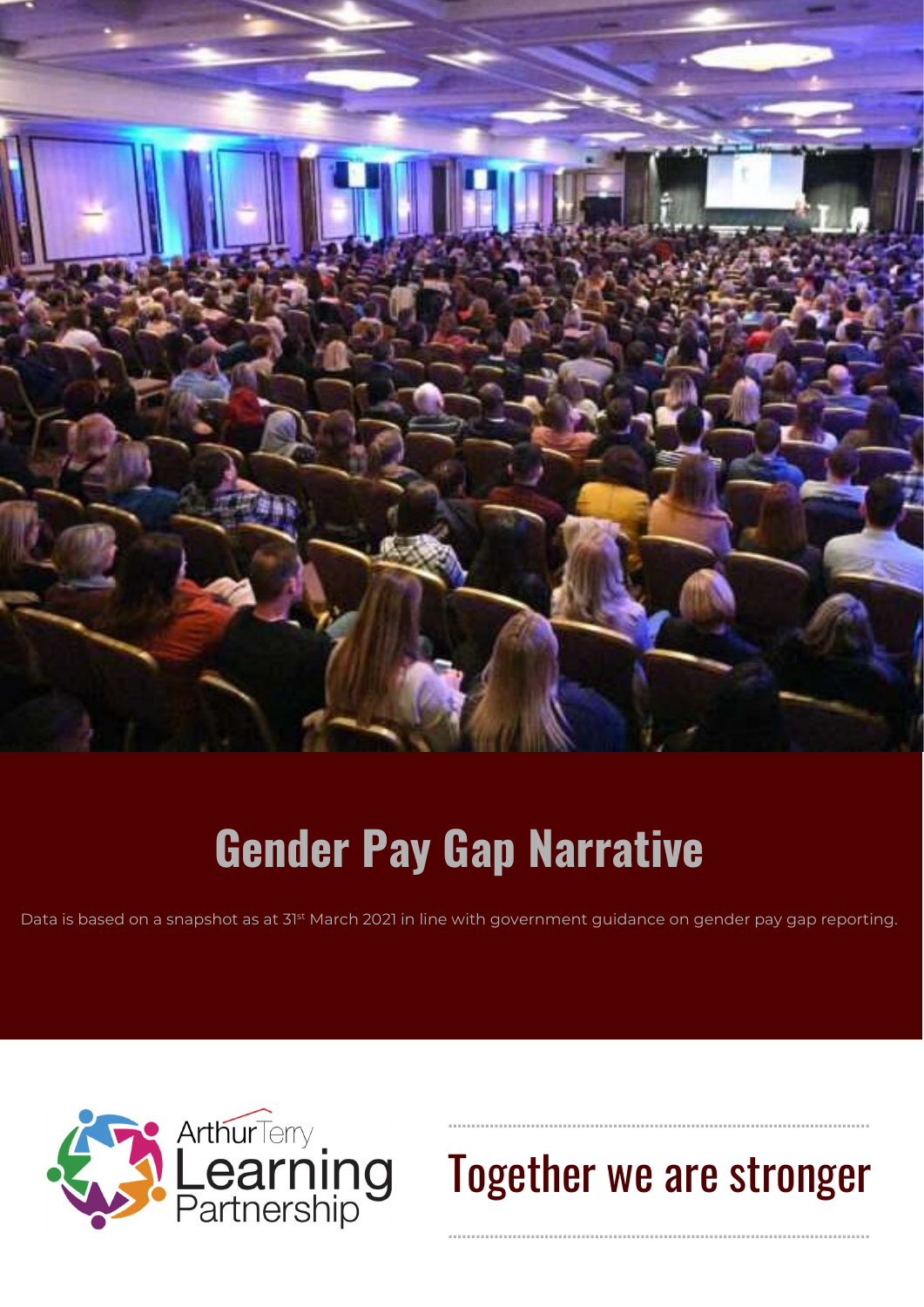# Introduction

In 2018, all companies, including schools/multi-academy trusts, with 250 or more employees were required to publish their gender pay gap under new legislation which came into force in April 2017. The snapshot date for relevant employees each year is 31st March. The data must be published by 30<sup>th</sup> March the following year.

The first report was published on 30<sup>th</sup> March 2019 based on a snapshot of data as at 31<sup>st</sup> March 2018. The second report was due to be published on 30<sup>th</sup> March 2020, based on a snapshot of data as at 3<sup>1st</sup> March 2019. The government removed the need to report or publish data due to COVID.

The gender pay gap is the difference between the hourly rate of pay of male employees and female employees (as set out in the regulations), expressed as a percentage of the hourly pay rate of the male employees.

Employers are required to provide data which shows any gap in the hourly rate between men and women, on both a median basis (the middle of the range), and the mean basis (the average of all in the range).

In addition, employers are required to show the distribution of gender, the number of men and women, across four equal quartiles.

Employers are also required to disclose the percentage of staff receiving a bonus and the gender gap in bonus payments. ATLP do not make any bonus payments.

#### Note re Method of calculation

The method of calculation used for the ATLP, as at  $31<sup>st</sup>$  March 2018, followed the method set out by Government guidance, but which did not take account of term time only working.

The Gender Pay Reporting Regulations themselves do not account for term time only working. This meant that on a technical application of the Regulations, term time only employees could appear to be paid at an artificially low gross hourly rate. This is turn would lead to a distorted gender pay gap.

The Government Equalities Office and ACAS have now issued updated joint guidance which allows schools and academies to report their data in a way that more meaningfully reflects atypical working arrangements such as term time only working.

For this report, the method of calculation, for data as at  $31^{st}$  March 2021, has been amended, to accurately reflect term time only working. Therefore, a direct comparison with previous data is not possible.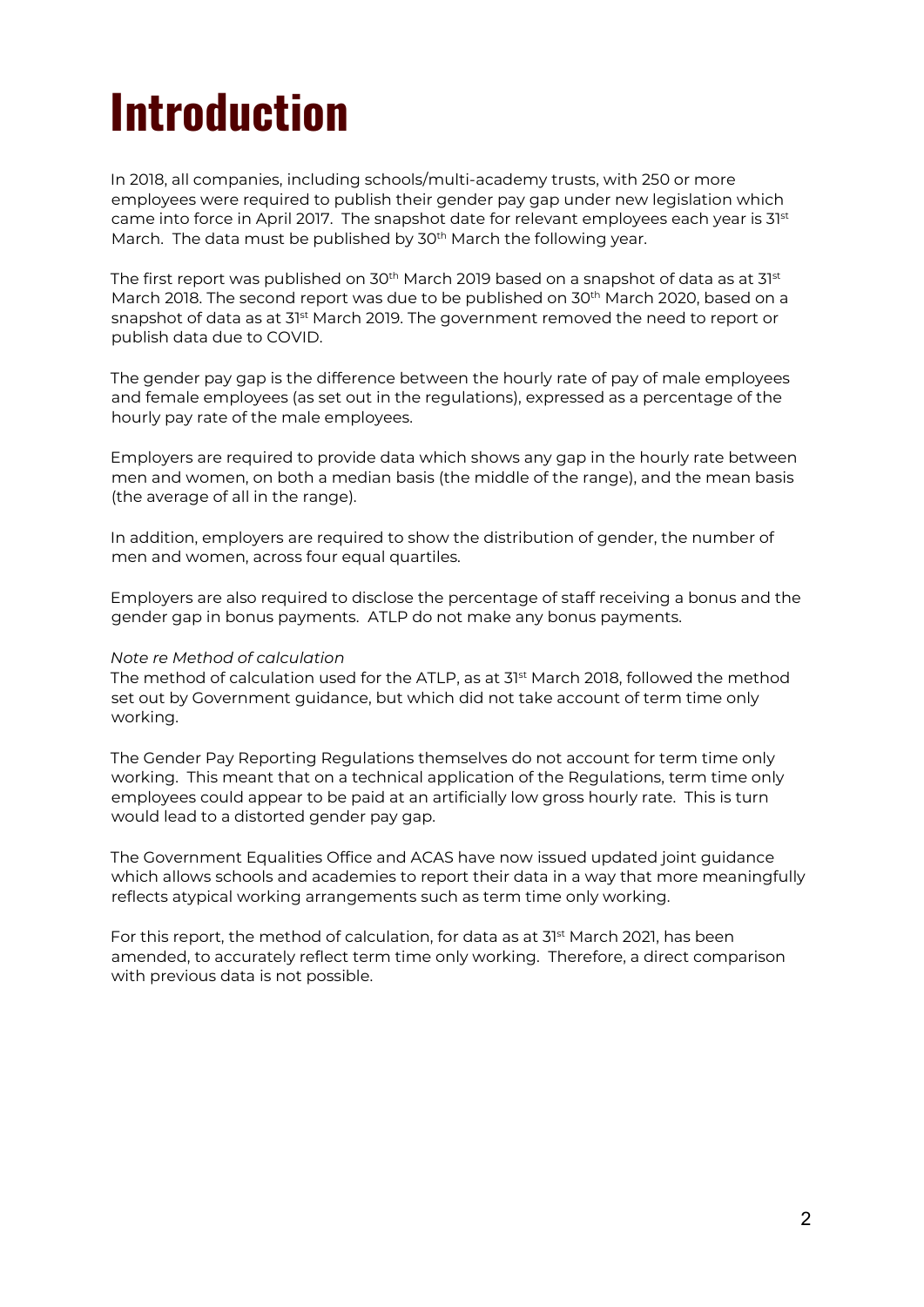# The Gender Pay Gap

#### Breakdown of employees (male/female)

Overall, as at the point of the snapshot, the Trust has 78.6% female and 21.4% male workforce.

|                                          | Male               |      | <b>Female</b> |      | <b>Total</b>  |  |
|------------------------------------------|--------------------|------|---------------|------|---------------|--|
| <b>Hourly</b><br>Pay<br>Quarter          | <b>Number</b><br>% |      | <b>Number</b> | %    | <b>Number</b> |  |
| <b>Upper</b><br>Quarter                  | 73                 | 30.6 | 167           | 69.6 | 240           |  |
| <b>Upper</b><br><b>Middle</b><br>Quarter | 51                 | 21.3 | 189           | 78.8 | 240           |  |
| Lower<br><b>Middle</b><br>Quarter        | 46                 | 19.2 | 194           | 80.8 | 240           |  |
| Lower<br>Quarter                         | 36                 | 14.9 | 205           | 85.1 | 241           |  |
| <b>Total</b>                             | 206                | 21.4 | 755           | 78.6 | 961           |  |

#### The gender pay gap within The Arthur Terry Learning Partnership

#### See Appendix 1

#### Overall pay gap based on a median basis

The overall gender pay gap as at 31<sup>st</sup> March 2021 is 24.59% on a median basis. This is the median hourly pay gap as a percentage of male pay.

#### Overall pay gap based on a mean basis

The overall gender pay gap as at 31<sup>st</sup> March 2021, based on the mean hourly rate, is 16.3%. This is the difference in the mean hourly rate of male and female pay as a percentage of male pay.

This is compared to a UK median of 15.4% as at 31<sup>st</sup> March 2021 as reported by the Office for National Statistics.

The gender pay gap is calculated as the difference between average hourly earnings (excluding overtime) of men and women as a proportion of men's average hourly earnings (excluding overtime). It is a measure across all jobs in the UK, not of the difference in pay between men and women for doing the same job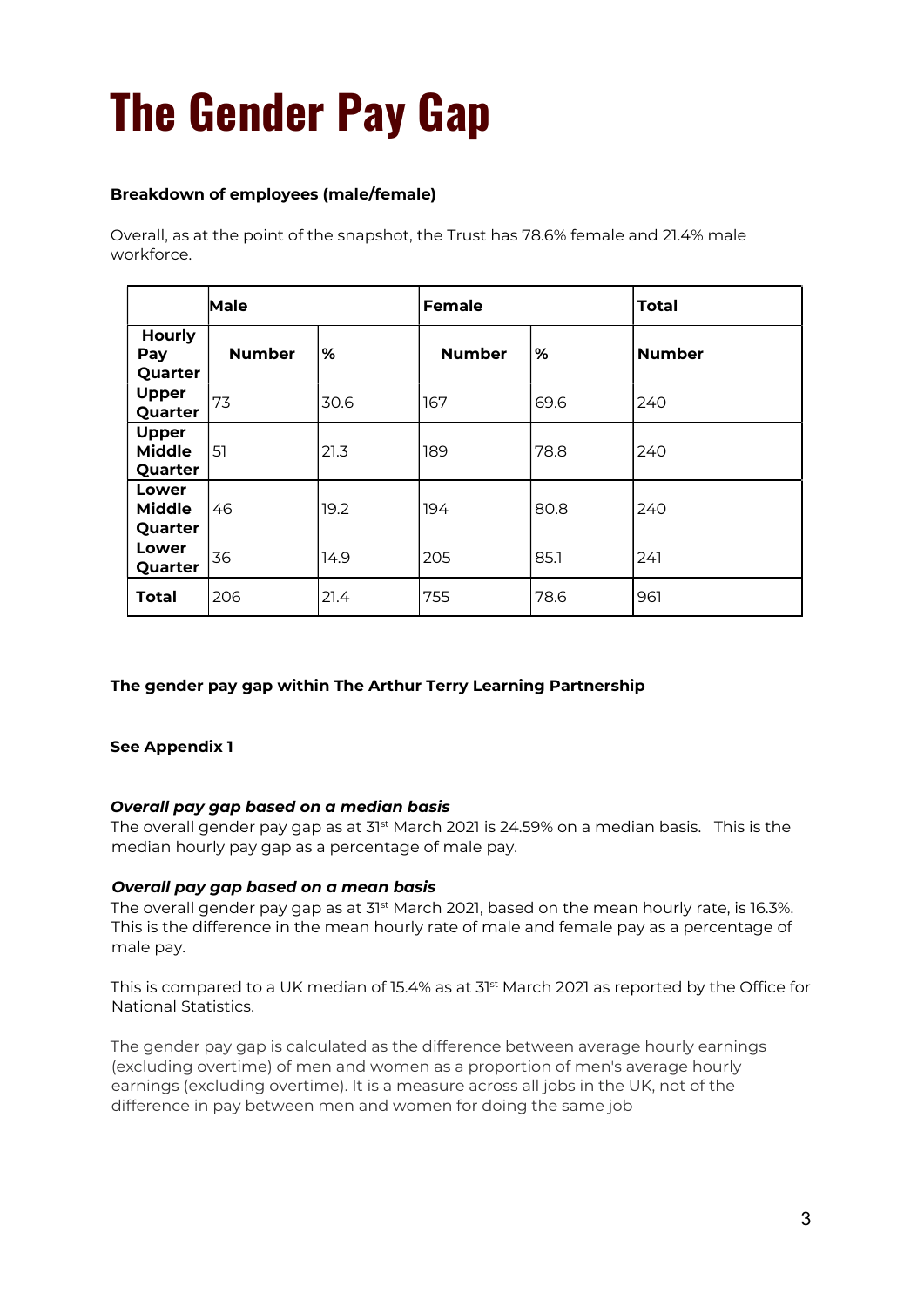### **Narrative**

The ATLP are confident that the gender pay gap identified, is not an issue which arises out of unequal treatment based on gender. The ATLP approach to pay is gender neutral, with pay decisions based on The ATLP pay policy. Pay scales within The ATLP for teachers are based on the School Teachers Pay and Conditions Document, and for support staff we apply the pay scales inherited through TUPE transfer from Birmingham City Council, Warwickshire Local Authority, Staffordshire Local Authority and Coventry City Council which are based on NJC pay values. We do not pay a bonus to male or female staff.

The data identifies there are a significantly higher number of female to male employees across the ATLP in all quartiles, with women in the lower, lower middle and upper middle earning marginally less than men, in the upper quartile, the top end, the difference is greater at £2.27ph.

It is worth noting that at the time of this snapshot, the male/female ratio of 3 highest earners in the upper quartile were 2:1 in favour of males.

It is worth noting that several schools have joined the trust since the last report, the majority of these being primary schools, where staff are predominately female.

Our data shows more females than males in roles which are at the lower end of the pay band, 14.9% male, 85.1 percent female. It is significant that this quartile includes lunchtime supervisors which in our organisation and most education settings is a predominately female role. These roles are part-time, they tend to attract more women to apply, as they offer the hours and flexibility to fit around childcare, which in the UK is still traditionally a female activity. Males tend to want to apply for roles which are full-time.

The Upper quartile ranges from teachers on Upper Pay Range 3 to the CEO role. This quartile is again predominately female. The role of a teacher can be pressurised, with marking, planning and preparation being undertaken at home during evening and weekends, coupled with the additional leadership responsibilities, many female teachers choose to reduce hours and additional responsibilities in favour of having more quality time with family. The ATLP have already put in place several work-life balance initiatives and are committed to enhancing these and to promoting smarter working practices. All roles regardless of level of seniority are open to being job shared. There has been an increase in staff making flexible working requests, mostly from staff returning from maternity leave who wish to work on a part-time basis and retain responsibility on a parttime basis.

It is worth noting that those staff on maternity leave are not eligible to be counted in this report.

Generally, women are attracted to working in schools to have shorter working days to match their children's school day, and time off in school holidays, to fit around childcare commitments. Once working in a school, many women will remain there for many years, working their way through the grade structure, with increases each year based on performance, until they reach the top of the grade. All year-round roles in schools, are based in the estates section, which is traditionally male dominated. The role is physical and manual and societally these roles are generally occupied by men.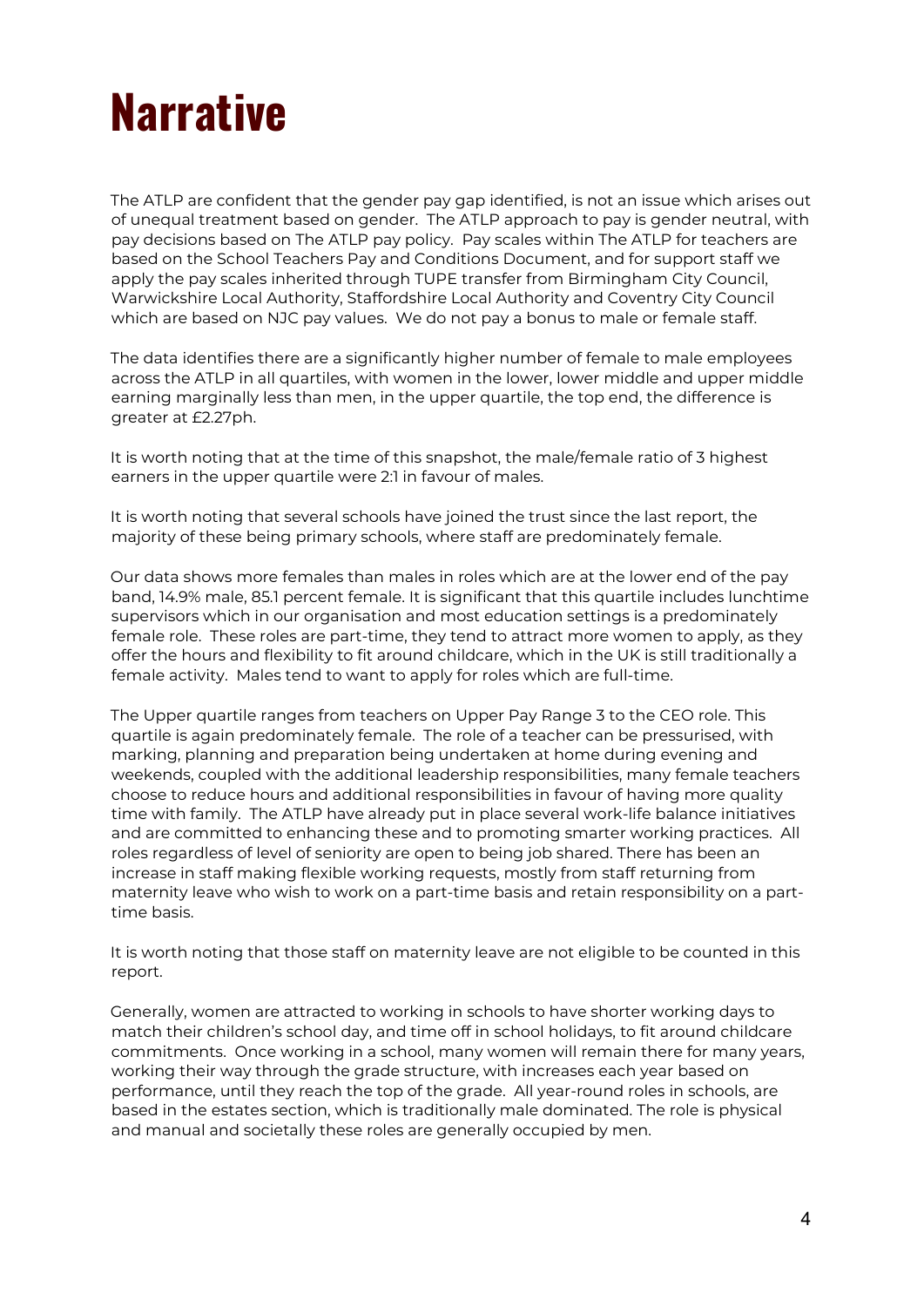The gender pay outcome is influenced by the way that School Teachers Pay and Conditions Document determines the salary levels in primary and secondary schools. Salaries are determined according to pupil numbers, age weighting, and school sizes, which therefore translates that secondary Headteachers are paid higher than primary headteachers, as traditionally primary schools are smaller in size to secondary schools. Even where primary schools have higher pupil numbers, the ages are weighted with secondary weighting being greater than primary. Although there are a higher number of women than men in this Upper quartile, the women tend to be predominantly from the primary sector, which has lower pay levels.

The ATLP does not pay any bonus payments and so therefore has no data to present, and no gender pay gap relating to bonus payments.

### What does this mean for the ATLP?

Whilst the gender pay gap data presented for the ATLP compares favourably generally we must not be complacent, and we must seek to continually close the gap further.

Actions the ATLP can take to support this are:

- Continue with equal opportunity recruitment practices
- Using gender neutral language in job adverts
- Using a variety of channels to attract a diverse field of candidates
- Seek to increase the number of women in the highest paid jobs in the organisation
- Continue to offer part time and flexible working opportunities for both male and female employees on an equal basis regardless of gender, and work with staff to overcome any cultural views to flexible working
- Continue with and seek to enhance, well-being, work-life balance initiatives and promote smarter working practices
- Continue to maximise and encourage development and progression opportunities for all employees, regardless of gender
- Continue to review of pay scales across the partnership, for both teaching and support staff considering national changes, including changes to the minimum and living wage
- Continue with fair and consistent application of The ATLP pay policy across the MAT
- Work with the children in The ATLP to remove stereotypes and gender bias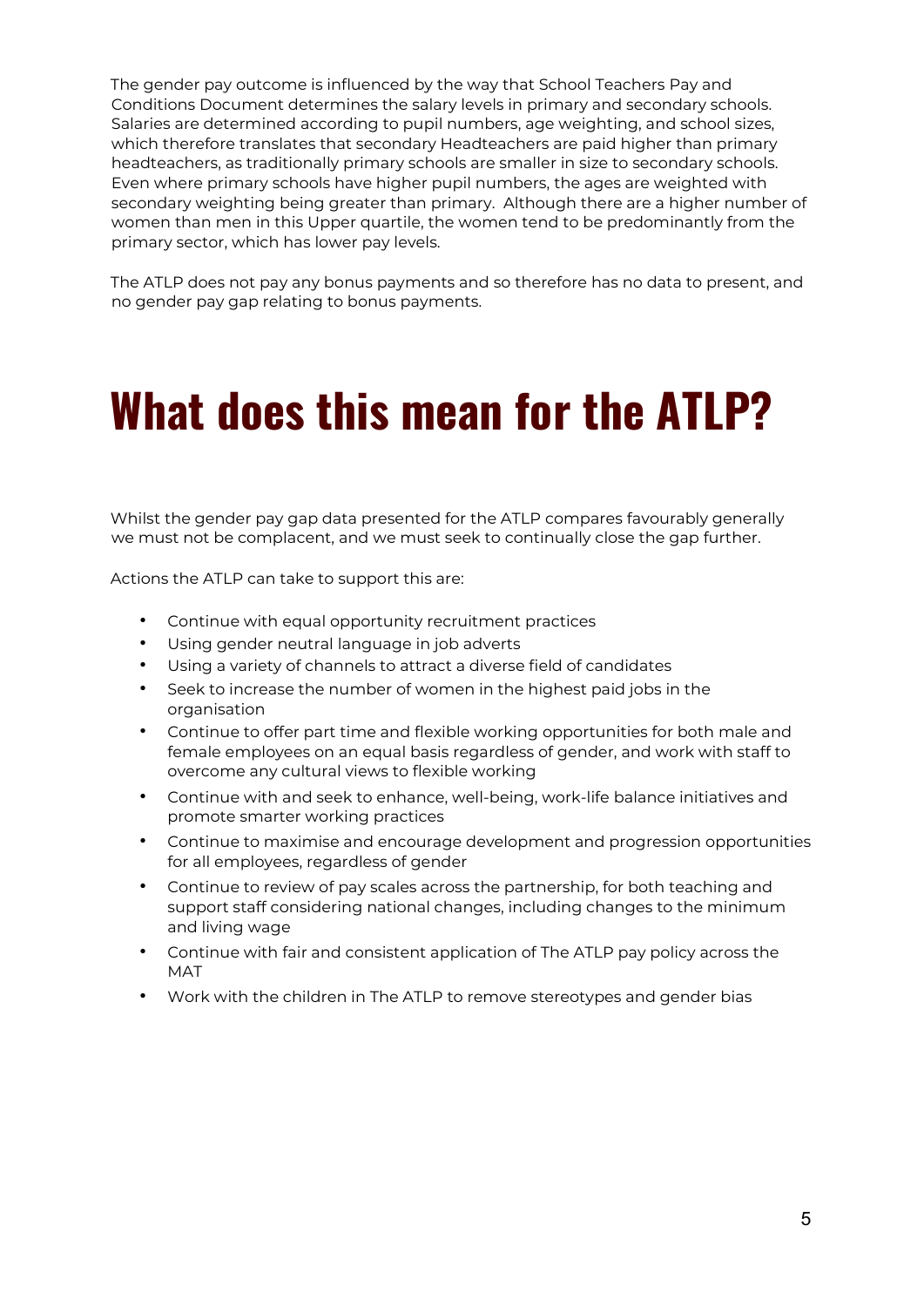# Statutory Information

#### Difference in mean and median hourly rate of pay as at 31st March 2021

|                           | Difference in the mean<br>hourly rate of pay | Difference in the median<br>hourly rate of pay |  |  |
|---------------------------|----------------------------------------------|------------------------------------------------|--|--|
| Pay gap difference as a % | 16.3%                                        | 24.6%                                          |  |  |

#### Difference in the mean and median bonus pay as at 31<sup>st</sup> March 2021

|                           | Difference in the mean<br>hourly rate of pay | Difference in the median<br>hourly rate of pay |
|---------------------------|----------------------------------------------|------------------------------------------------|
| Pay gap difference as a % | Not applicable                               | Not applicable                                 |